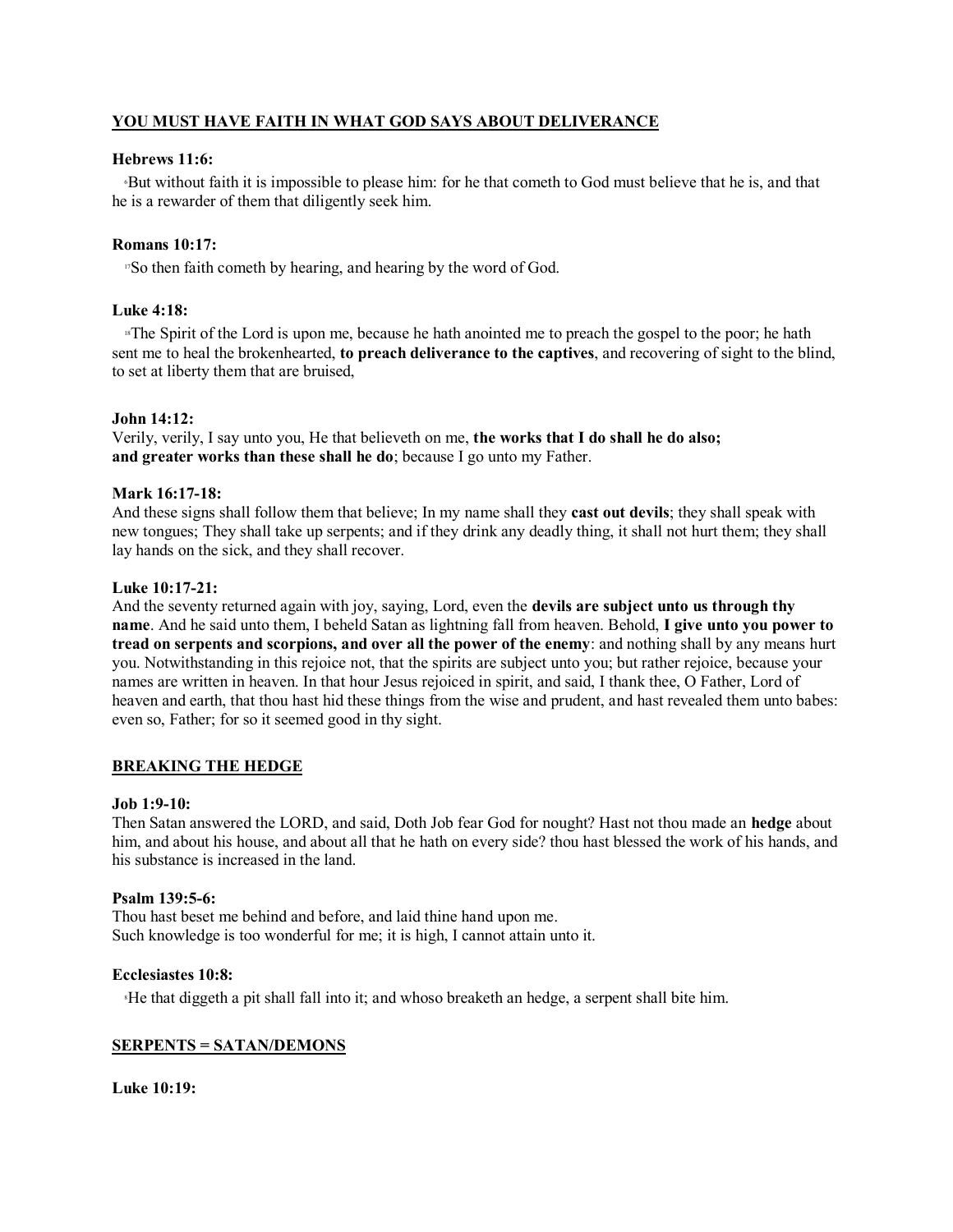<sup>19</sup>Behold**, I give unto you power to tread on serpents** and scorpions, and over all the power of the enemy: and nothing shall by any means hurt you.

# **2 Corinthians 11:2-3:**

<sup>2</sup>For I am jealous over you with godly jealousy: for I have espoused you to one husband, that I may present you as a chaste virgin to Christ.

<sup>3</sup>But I fear, lest by any means, as the **serpent** beguiled Eve through his subtilty, so your minds should be corrupted from the simplicity that is in Christ.

## **Revelation 12:9:**

<sup>9</sup>And the great dragon was cast out, **that old serpent, called the Devil, and Satan**, which deceiveth the whole world: he was cast out into the earth, and his angels were cast out with him.

### Satan is referred to as a serpent.

### **Mark 16:15-20:**

<sup>15</sup>And he said unto them, Go ye into all the world, and preach the gospel to every creature.

<sup>16</sup>He that believeth and is baptized shall be saved; but he that believeth not shall be damned.

<sup>17</sup>And these signs shall follow them that believe; In my name shall they cast out devils; they shall speak with new tongues;

<sup>18</sup>They shall take up serpents; and if they drink any deadly thing, it shall not hurt them; they shall lay hands on the sick, and they shall recover.

<sup>19</sup>So then after the Lord had spoken unto them, he was received up into heaven, and sat on the right hand of God.

<sup>20</sup>And they went forth, and preached every where, the Lord working with them, and confirming the word with signs following. Amen.

### **CAN A CHRISTIAN HAVE A DEMON?**

#### **Mark 3:14-19:**

<sup>14</sup>And he ordained twelve, that they should be with him, and that he might send them forth to preach,

<sup>15</sup>And to have power to heal sicknesses, and to cast out devils:

<sup>16</sup>And Simon he surnamed Peter;

<sup>17</sup>And James the son of Zebedee, and John the brother of James; and he surnamed them Boanerges, which is, The sons of thunder:

<sup>18</sup>And Andrew, and Philip, and Bartholomew, and Matthew, and Thomas, and James the son of Alphaeus, and Thaddaeus, and Simon the Canaanite,

<sup>19</sup>And Judas Iscariot, which also betrayed him: and they went into an house.

#### Judas was ordained by Jesus to preach, heal and cast out devils.

### **John 13:1-2, 26-27**

<sup>1</sup>Now before the feast of the passover, when Jesus knew that his hour was come that he should depart out of this world unto the Father, having loved his own which were in the world, he loved them unto the end.

<sup>2</sup>And supper being ended, the devil having now put into the heart of Judas Iscariot, Simon's son, to betray him;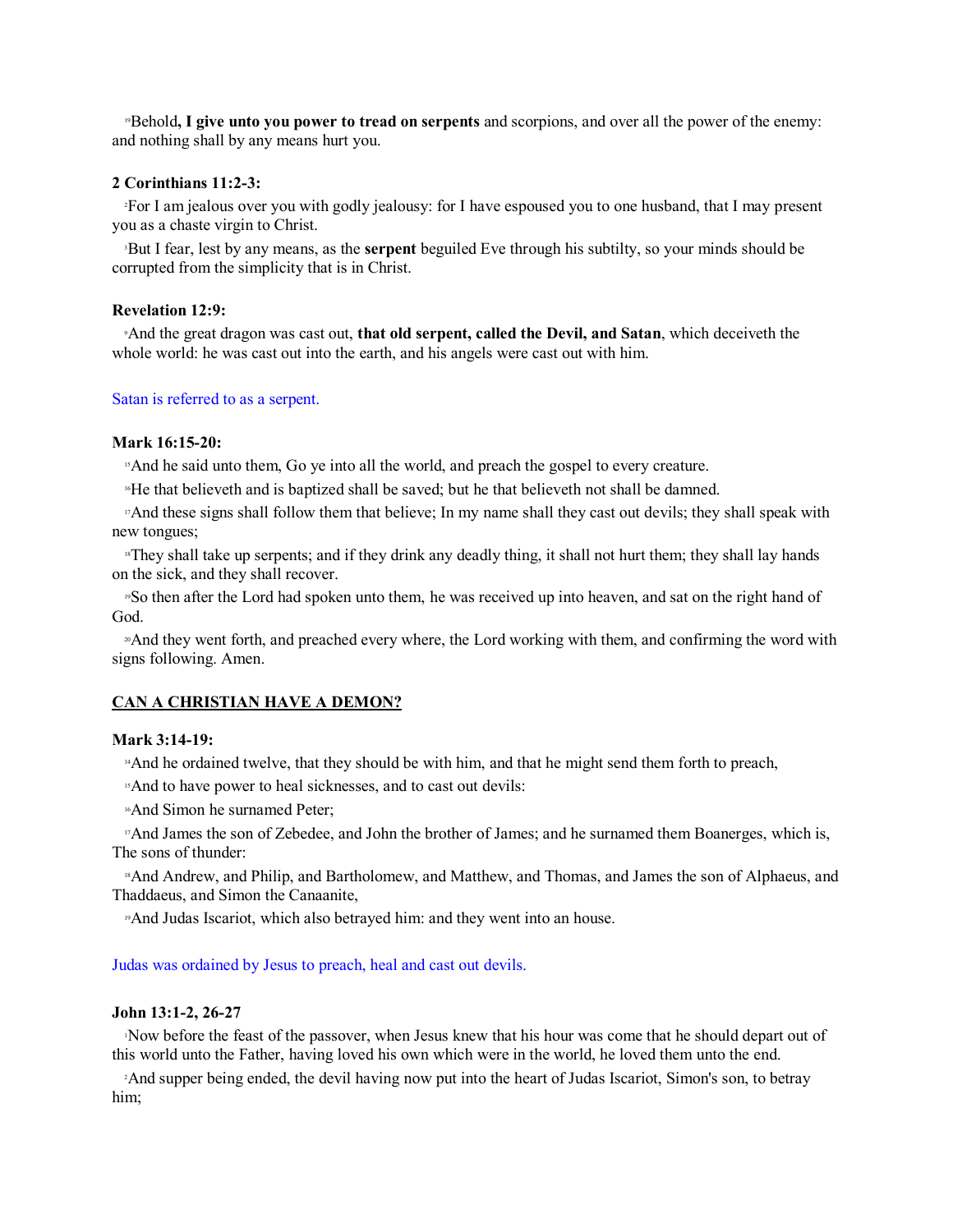The devil was able to influence Judas and put things in his heart even though he was a follower of Jesus.

<sup>26</sup>Jesus answered, He it is, to whom I shall give a sop, when I have dipped it. And when he had dipped the sop, he gave it to Judas Iscariot, the son of Simon.

<sup>27</sup>And after the sop **Satan entered into him**. Then said Jesus unto him, That thou doest, do quickly.

Judas was a follower of Jesus who had walked with Him, performed miracles, cast out demons, etc. and yet "Satan entered him".

### **PAUL SPEAKS TO THE CHURCH IN EPHESIANS**

#### **Ephesians 1:1:**

<sup>1</sup>Paul, an apostle of Jesus Christ by the will of God, to the saints which are at Ephesus, and to the faithful in Christ Jesus:

Paul is speaking to Christians in the book of Ephesians.

### **Ephesians 2:1-2:**

<sup>1</sup>And you hath he quickened, who were dead in trespasses and sins;

<sup>2</sup>Wherein in time past ye walked according to the course of this world, according to the prince of the power of the air, the spirit that now worketh **in the children of disobedience**:

The prince of the power of the air is Satan. He is able to work in God's children who are disobedient.

#### **Ephesians 4:27:**

<sup>27</sup>Neither give **place** to the devil.

#### Place –  $G5117 \tau \acute{o} \pi$ oc - Greek word topos

A *spot*, that is, *location* (as a position, home, tract, etc.); figuratively *condition*, *opportunity*; specifically a *scabbard:* - coast, licence, place, X plain, quarter, + rock, room, where.

If Paul warns Christians about giving "place to the devil"…that means we can.

### **Ephesians 5:11:**

<sup>11</sup>And have no fellowship with the unfruitful works of darkness, but rather reprove them.

 $F$ ellowship – **G4790**  $\sigma$ vykow $\omega \times \omega$  – Greek word sugkoinoneo

To *share* in company *with*, that is, *co-participate* in: - communicate (have fellowship) with, be partaker of.

### **Ephesians 6:11-12:**

<sup>11</sup>Put on the whole armour of God, that ye may be able to stand against the wiles of the devil.

<sup>12</sup>For we wrestle not against flesh and blood, but against principalities, against powers, against the rulers of the darkness of this world, against spiritual wickedness in high places.

We are instructed to protect ourselves against demons.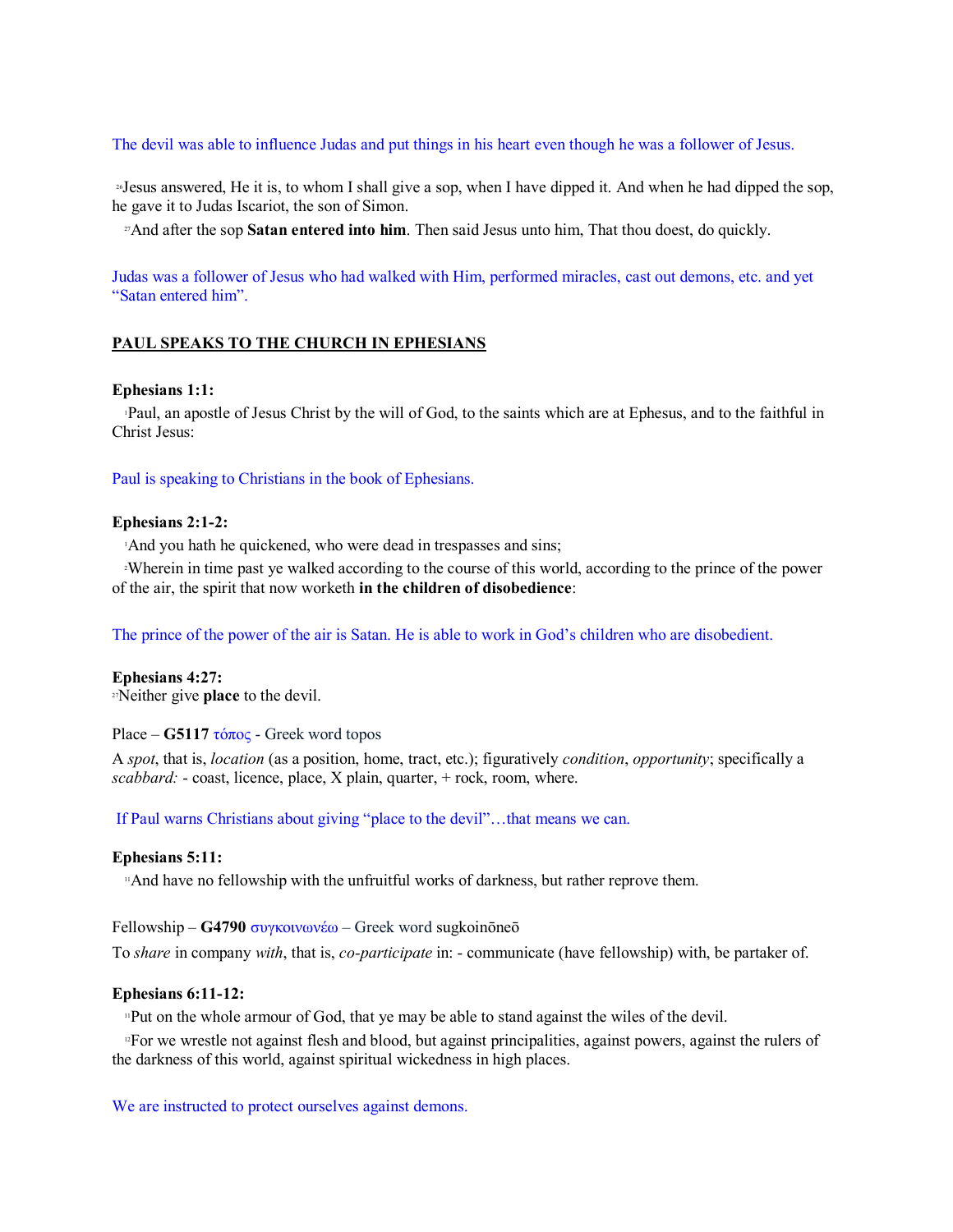## **TWO CLEANSINGS**

## **1 John 1:9:**

<sup>9</sup>If we confess our sins, **HE** is faithful and just to forgive us our sins, and to cleanse us from all unrighteousness.

The first cleansing is done by Jesus upon salvation where He cleanses us from sin. Sin and demons are TWO different things.

## **2 Corinthians 7:1:**

<sup>1</sup>Having therefore these promises, dearly beloved, **LET US** cleanse ourselves from all filthiness of the flesh and spirit, perfecting holiness in the fear of God.

After salvation, filthiness of the flesh and spirit is done by US. The New Testament refers to demons as UNCLEAN spirits. Some never take this extra step toward holiness.

### **THE ARGUMENT - LIGHT & DARKNESS CAN'T DWELL IN THE SAME PLACE**

God is omnipresent, He is everywhere. If light and darkness could not exist in the same place then Satan and his demons could not exist at all. You can see in Job 1 and 2 that this is not the case....Satan came into heaven, in the presence of God to petition for Job.

# **Psalm 139:7-12:**

<sup>7</sup>Whither shall I go from thy spirit? or whither shall I flee from thy presence?

## <sup>8</sup>**If I ascend up into heaven, thou art there: if I make my bed in hell, behold, thou art there.**

<sup>9</sup>If I take the wings of the morning, and dwell in the uttermost parts of the sea;

<sup>10</sup>Even there shall thy hand lead me, and thy right hand shall hold me.

<sup>11</sup>If I say, Surely the darkness shall cover me; even the night shall be light about me.

<sup>12</sup>Yea, the darkness hideth not from thee; but the night shineth as the day: the darkness and the light are both alike to thee.

#### **Job 1:6-12:**

## <sup>6</sup>**Now there was a day when the sons of God came to present themselves before the LORD, and Satan came also among them**.

<sup>7</sup>And the LORD said unto Satan, Whence comest thou? Then Satan answered the LORD, and said, From going to and fro in the earth, and from walking up and down in it.

<sup>8</sup>And the LORD said unto Satan, Hast thou considered my servant Job, that there is none like him in the earth, a perfect and an upright man, one that feareth God, and escheweth evil?

<sup>9</sup>Then Satan answered the LORD, and said, Doth Job fear God for nought?

<sup>10</sup>Hast not thou made an hedge about him, and about his house, and about all that he hath on every side? thou hast blessed the work of his hands, and his substance is increased in the land.

<sup>11</sup>But put forth thine hand now, and touch all that he hath, and he will curse thee to thy face.

<sup>12</sup>And the LORD said unto Satan, Behold, all that he hath is in thy power; only upon himself put not forth thine hand. **So Satan went forth from the presence of the LORD**.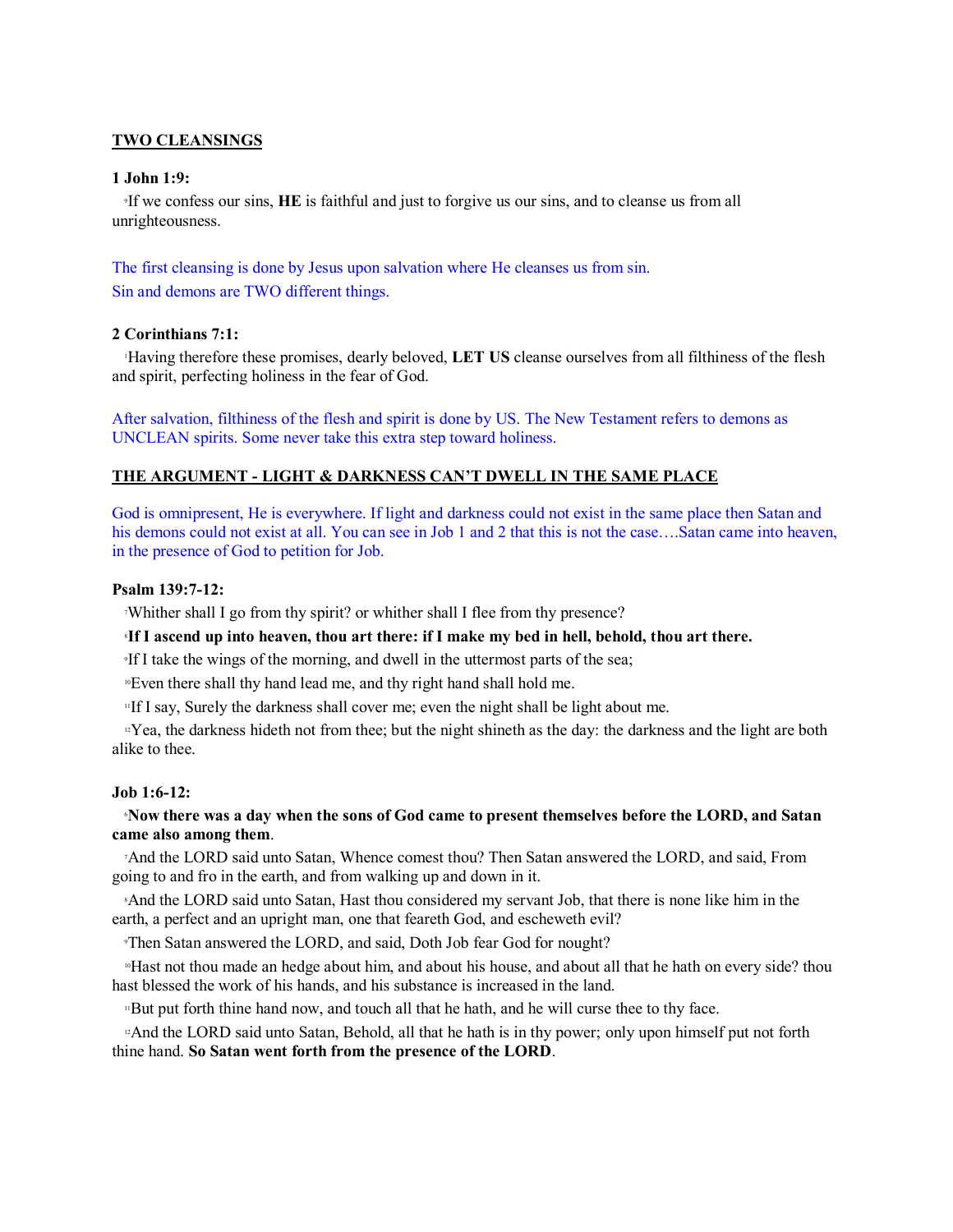#### **Job 2:1-7:**

### <sup>1</sup>**Again there was a day when the sons of God came to present themselves before the LORD, and Satan came also among them to present himself before the LORD.**

<sup>2</sup>And the LORD said unto Satan, From whence comest thou? And Satan answered the LORD, and said, From going to and fro in the earth, and from walking up and down in it.

<sup>3</sup>And the LORD said unto Satan, Hast thou considered my servant Job, that there is none like him in the earth, a perfect and an upright man, one that feareth God, and escheweth evil? and still he holdeth fast his integrity, although thou movedst me against him, to destroy him without cause.

<sup>4</sup>And Satan answered the LORD, and said, Skin for skin, yea, all that a man hath will he give for his life.

<sup>5</sup>But put forth thine hand now, and touch his bone and his flesh, and he will curse thee to thy face.

<sup>6</sup>And the LORD said unto Satan, Behold, he is in thine hand; but save his life.

<sup>7</sup>**So went Satan forth from the presence of the LORD**, and smote Job with sore boils from the sole of his foot unto his crown.

### **DO NOT CAST OUT DEMONS FROM UNBELIEVERS**

### **Matthew 12:43-45:**

<sup>43</sup>When the unclean spirit is gone out of a man, he walketh through dry places, seeking rest, and findeth none.

<sup>44</sup>Then he saith, I will return into my house from whence I came out; and when he is come, he findeth it empty, swept, and garnished.

<sup>45</sup>Then goeth he, and taketh with himself seven other spirits more wicked than himself, and they enter in and dwell there: and the last state of that man is worse than the first. Even so shall it be also unto this wicked generation.

### No Jesus/No Holy Spirit = An empty house

### **Matthew 15:21-28:**

<sup>21</sup>Then Jesus went thence, and departed into the coasts of Tyre and Sidon.

<sup>22</sup>And, behold, a woman of Canaan came out of the same coasts, and cried unto him, saying, Have mercy on me, O Lord, thou son of David; my daughter is grievously vexed with a devil.

<sup>23</sup>But he answered her not a word. And his disciples came and besought him, saying, Send her away; for she crieth after us.

<sup>24</sup>But he answered and said, I am not sent but unto the lost sheep of the house of Israel.

#### <sup>25</sup>**Then came she and worshipped him, saying, Lord, help me.**

<sup>26</sup>But he answered and said, It is not meet to take the children's bread, and to cast it to dogs.

Israelites were referred to as the children of God, those outside of the covenant were referred to as dogs. Deliverance from demons here is referred to as the "children's bread."

<sup>27</sup>And she said, Truth, Lord: yet the dogs eat of the crumbs which fall from **their masters'** table.

<sup>28</sup>Then Jesus answered and said unto her, O woman, great is thy faith: be it unto thee even as thou wilt. And her daughter was made whole from that very hour.

Jesus did not respond to the Canaanite lady until she converted…she worshipped Him, called Him Lord and Master.She had to be a follower of Jesus.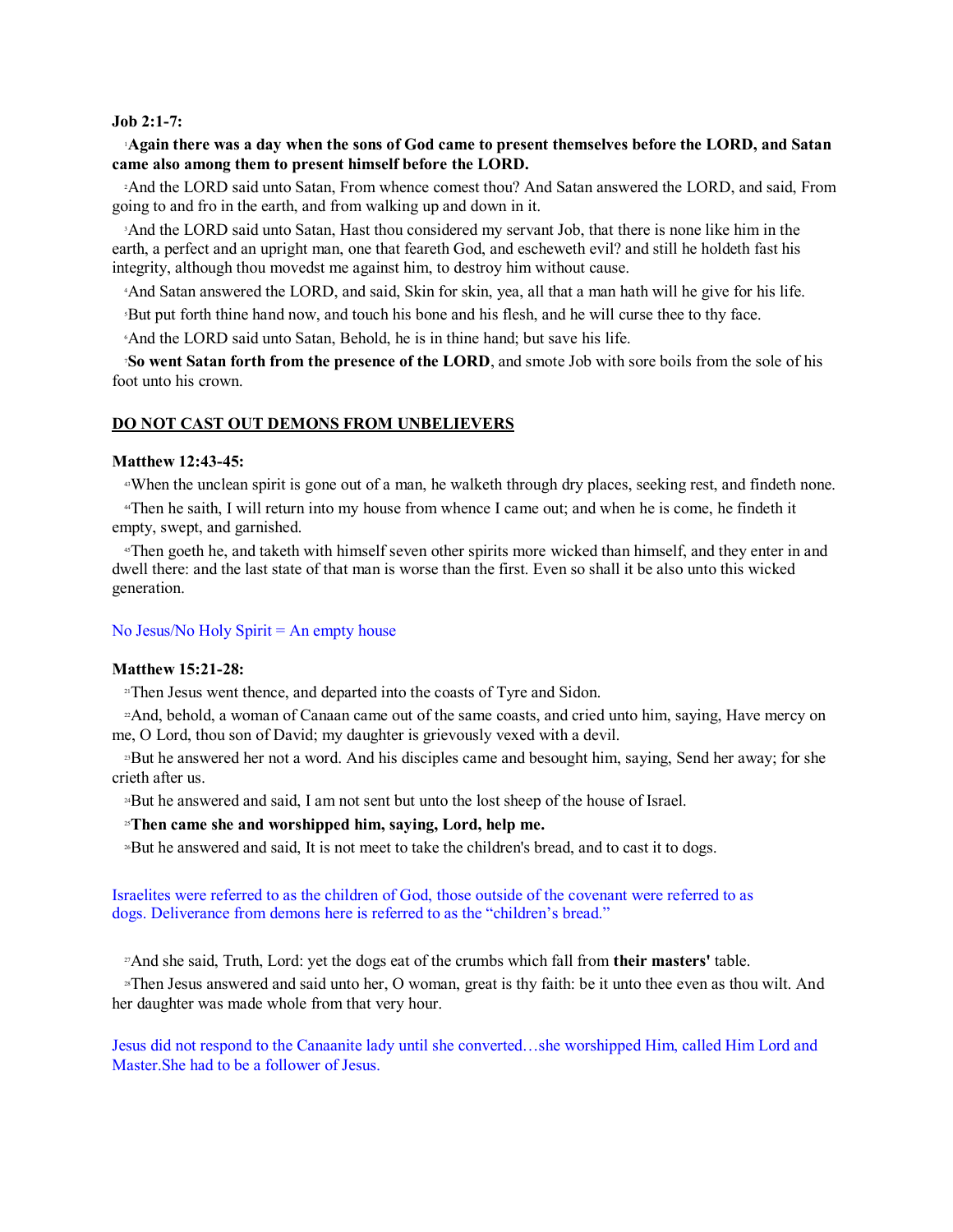# **DEMON POSSESION VS. DEMON STRONGHOLDS**

### **Mark 5**

<sup>1</sup>And they came over unto the other side of the sea, into the country of the Gadarenes.

<sup>2</sup>And when he was come out of the ship, immediately there met him out of the tombs a man with an unclean spirit,

<sup>3</sup>Who had his dwelling among the tombs; and no man could bind him, no, not with chains:

<sup>4</sup>Because that he had been often bound with fetters and chains, and the chains had been plucked asunder by him, and the fetters broken in pieces: neither could any man tame him.

<sup>5</sup>And always, night and day, he was in the mountains, and in the tombs, crying, and cutting himself with stones.

<sup>6</sup>But when he saw Jesus afar off, he ran and worshipped him,

<sup>7</sup>And cried with a loud voice, and said, What have I to do with thee, Jesus, thou Son of the most high God? I adjure thee by God, that thou torment me not.

<sup>8</sup>For he said unto him, Come out of the man, thou unclean spirit.

<sup>9</sup>And he asked him, What is thy name? And he answered, saying, My name is Legion: for we are many.

<sup>10</sup>And he besought him much that he would not send them away out of the country.

<sup>11</sup>Now there was there nigh unto the mountains a great herd of swine feeding.

<sup>12</sup>And all the devils besought him, saying, Send us into the swine, that we may enter into them.

<sup>13</sup>And forthwith Jesus gave them leave. And the unclean spirits went out, and entered into the swine: and the herd ran violently down a steep place into the sea, (**they were about two thousand;**) and were choked in the sea

## **Luke 8:1-2:**

<sup>1</sup>And it came to pass afterward, that he went throughout every city and village, preaching and shewing the glad tidings of the kingdom of God: and the twelve were with him,

<sup>2</sup>And certain women, which had been healed of evil spirits and infirmities, Mary called Magdalene, **out of whom went seven devils**,

In Matthew 12:43-45, the demons referred to the person they had been cast out of as "my house." Demons can inhabit one or two rooms and have a stronghold with a person but not occupy the entire house. The Gadarene demoniac had his entire "house" filled with demons.

### **THE PROCESS OF CASTING OUT DEMONS**

### **James 5:16:**

<sup>16</sup>Confess your faults one to another, and pray one for another, that ye may be healed. The effectual fervent prayer of a righteous man availeth much.

#### **Job 13:26:**

<sup>26</sup>For thou writest bitter things against me, and makest me to possess the iniquities of my youth.

Make a list of sins, traumatic events and associations that could have opened doors for demons to enter. Examples – Childhood abuse, fornication you committed, rape, abortions, occult activity. Share this list with someone who can be trusted, who understands deliverance and can pray and agree with you.